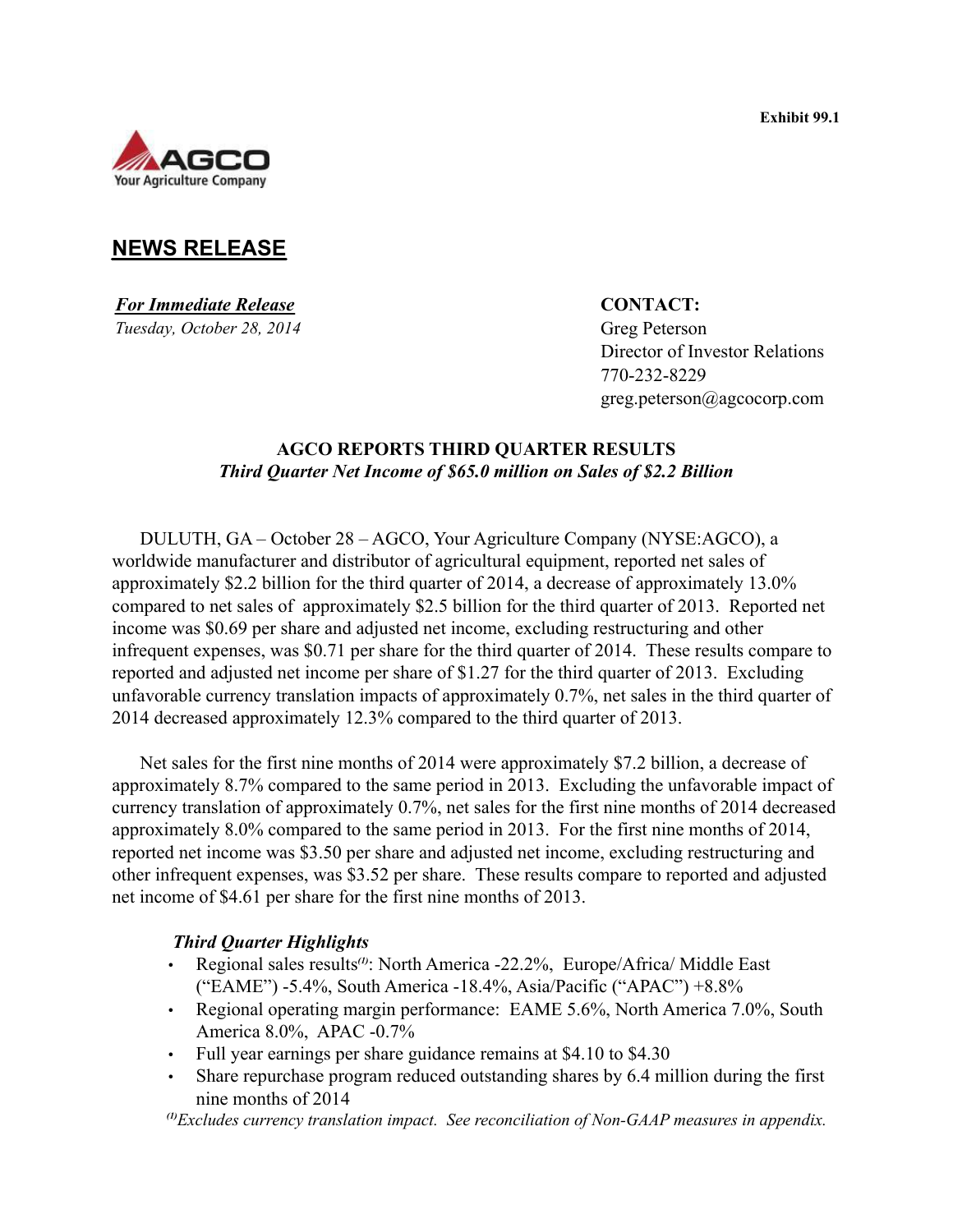"Our third quarter results were impacted by weaker markets and significant production cuts aimed at controlling our Company and dealer inventories," stated Martin Richenhagen, AGCO's Chairman, President and Chief Executive Officer. "Declines in commodity prices and expectations of lower farm income in 2014 have negatively impacted our business. While we continue to perform well in the market, we are facing softening industry demand in Western Europe and North America and continued weakness in South America. We are taking aggressive actions to control expenses, reduce our production levels and lower our investments in working capital in response to lower market demand. We are balancing near-term cost reductions with continued investment in longer-term growth initiatives."

## **Market Update**

| Nine months ended September<br>30, 2014 | <b>Tractors</b><br>Change from<br>Prior Year Period | <b>Combines</b><br>Change from<br>Prior Year Period |
|-----------------------------------------|-----------------------------------------------------|-----------------------------------------------------|
| North America <sup>(1)</sup>            | Flat                                                | $(18)\%$                                            |
| South America                           | $(16)\%$                                            | $(23)\%$                                            |
| Western Europe                          | (7)%                                                | $(10)\%$                                            |

### *Industry Unit Retail Sales*

(1)*Excludes compact tractors.* 

 "The record harvest unfolding in the U.S. combined with the healthy crop production across Western Europe and Brazil are resulting in increased estimates for post-harvest grain inventories, which continue to pressure soft commodity prices. Farmer sentiment is being negatively impacted by the outlook for deteriorating farm economics, and we are experiencing softer industry equipment demand in all major markets. Industry demand in North America has weakened with significant declines in sales of high-horsepower tractors, combines and sprayers, partially offset by growth in the lower-horsepower categories due to improved conditions in the region's dairy and livestock sectors. Retail sales of farm equipment have declined across Western Europe. Industry sales have weakened in the largest markets of France and Germany, with modest recovery experienced in the United Kingdom and parts of Southern Europe. In Brazil, industry sales are lower and have been negatively impacted by weak demand from sugar producers, lower commodity prices and delays in the government financing program earlier in the year. Longer term, we expect grain demand to be supported by the growing population, increasing emerging market protein consumption and biofuel production. Increased demand for grain and attractive levels of farm income are expected to result in healthy long-term prospects for our industry."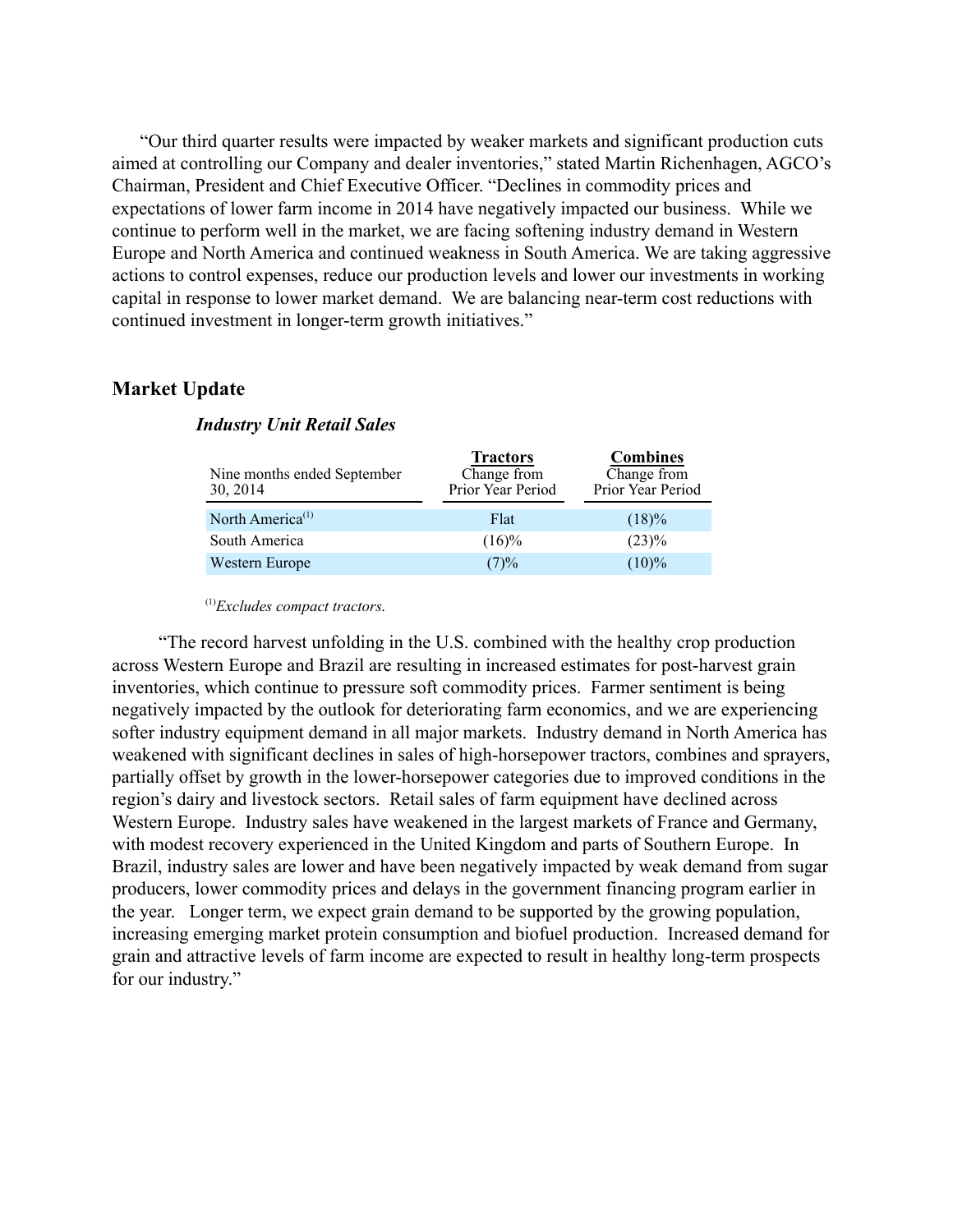## **Regional Results**

| Three Months Ended September 30, | 2014                        | 2013                   | $%$ change<br>from $2013$ | % change from<br>$2013$ due to<br>currency<br>translation <sup><math>(1)</math></sup> |
|----------------------------------|-----------------------------|------------------------|---------------------------|---------------------------------------------------------------------------------------|
| North America                    | $\mathbf{\hat{s}}$<br>531.3 | $\mathcal{S}$<br>686.6 | $(22.6)\%$                | $(0.4)\%$                                                                             |
| South America                    | 455.0                       | 572.3                  | $(20.5)\%$                | $(2.1)\%$                                                                             |
| Europe/Africa/Middle East        | 1,026.0                     | 1,086.4                | $(5.6)\%$                 | (0.2)%                                                                                |
| Asia/Pacific                     | 142.5                       | 130.6                  | 9.1%                      | $0.3\%$                                                                               |
| Total                            | 2,154.8                     | 2,475.9<br>S           | $(13.0)\%$                | (0.7)%                                                                                |
|                                  |                             |                        |                           |                                                                                       |
| Nine Months Ended September 30,  | 2014                        | 2013                   | $%$ change<br>from $2013$ | % change from<br>$2013$ due to<br>currency<br>translation $^{(1)}$                    |
| North America                    | \$<br>1,865.0               | $\mathbf S$<br>2,099.7 | $(11.2)\%$                | $(0.9)\%$                                                                             |
| South America                    | 1,248.8                     | 1,578.0                | $(20.9)\%$                | $(7.8)\%$                                                                             |
| Europe/Africa/Middle East        | 3,783.8                     | 3,878.6                | $(2.4)\%$                 | 2.3%                                                                                  |
| Asia/Pacific                     | 340.9                       | 370.9                  | $(8.1)\%$                 | $(1.5)\%$                                                                             |
| Total                            | 7,238.5<br>S.               | 7,927.2<br>S           | $(8.7)\%$                 | (0.7)%                                                                                |

### *AGCO Regional Net Sales (in millions)*

#### *North America*

Net sales, excluding unfavorable currency translation impacts, decreased 10.3% in AGCO's North American region in the first nine months of 2014 compared to the same period in 2013 due to softer market conditions. The most significant decreases were in high-horsepower tractors and implements, with growth in small tractor sales partially offsetting the declines. Lower sales, a weaker sales mix and lower production volumes contributed to a decline in income from operations of \$83.5 million for the first nine months of 2014 compared to the same period in 2013.

### *South America*

Excluding the negative impact of currency translation, net sales in the South American region declined 13.1% in the first nine months of 2014 compared to the same period in 2013. Weaker market demand and lower sales in Brazil and Argentina produced most of the decrease. Income from operations decreased \$85.7 million for the first nine months of 2014 compared to the same period in 2013 due to lower sales and production volumes, as well as a weaker mix of sales.

## *EAME*

AGCO's EAME net sales decreased 4.7% in the first nine months of 2014 compared to the first nine months of 2013, excluding the impact of favorable currency translation due to weaker end market demand. Sales declines in France, Germany and Eastern Europe were partially offset by growth in Africa and Turkey. EAME operating income decreased \$37.0 million in the first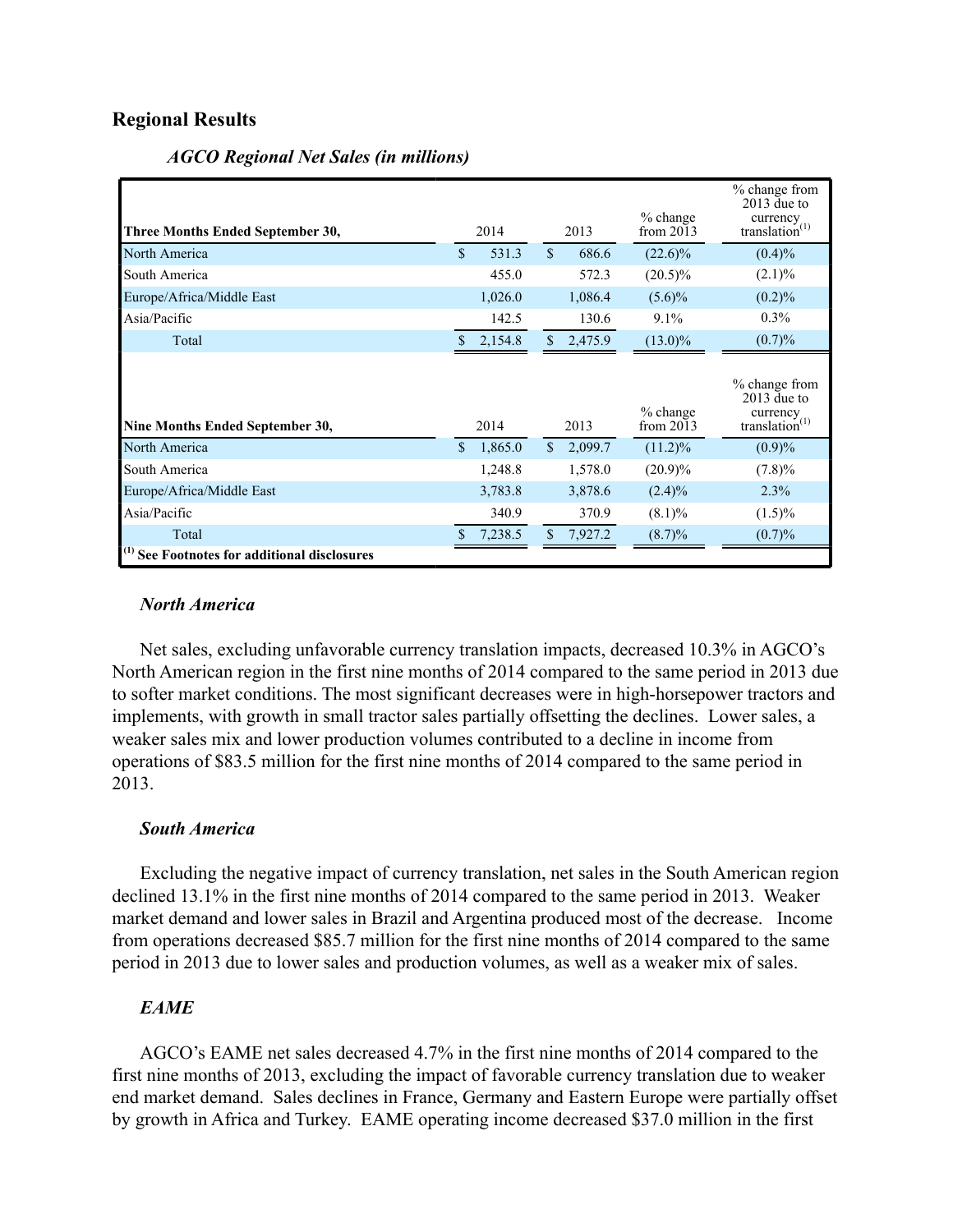nine months of 2014 compared to the same period in 2013. The negative impact of lower production levels and a weaker sales mix were partially offset by cost reduction initiatives.

### *Asia/Pacific*

Asia/Pacific net sales decreased 6.6% in the first nine months of 2014 compared to the first nine months of 2013, excluding the negative impact of currency translation. Income from operations in the Asia/Pacific region declined \$7.7 million in the first nine months of 2014, compared to the same period in 2013, due to lower sales and increased market development costs in China.

## **Outlook**

Global industry demand is softening compared to 2013 and declines are anticipated across all major global agricultural markets, particularly in the row crop segment. AGCO is targeting earnings per share of approximately \$4.10 to \$4.30 for the full year of 2014. Net sales are expected to range from \$9.5 billion to \$9.7 billion. The negative impacts of lower sales and production volumes on gross margins are expected to be partially offset by cost reduction initiatives.

"The priority for the remainder of the year continues to be lowering our dealer and company inventories in order to better align us with current market demand," continued Mr. Richenhagen. "Despite the softer market conditions we face today, the healthy, long-term fundamentals of our industry remain intact. We will continue to invest in new product development, distribution enhancements and productivity improvements to enable our growth and improve our profitability."

\* \* \* \* \*

AGCO will be hosting a conference call with respect to this earnings announcement at 10:00 a.m. Eastern Time on Tuesday, October 28, 2014. The Company will refer to slides on its conference call. Interested persons can access the conference call and slide presentation via AGCO's website at www.agcocorp.com in the "Events" section on the "Company/Investors" page of our website. A replay of the conference call will be available approximately two hours after the conclusion of the conference call for twelve months following the call. A copy of this press release will be available on AGCO's website for at least twelve months following the call.

\* \* \* \* \*

## *Safe Harbor Statement*

Statements that are not historical facts, including the projections of earnings per share, sales, industry demand, market conditions, population growth, farm income levels, margin improvements, investments in product development, operational and financial initiatives, production volumes, gross margins, market development and performance, and general economic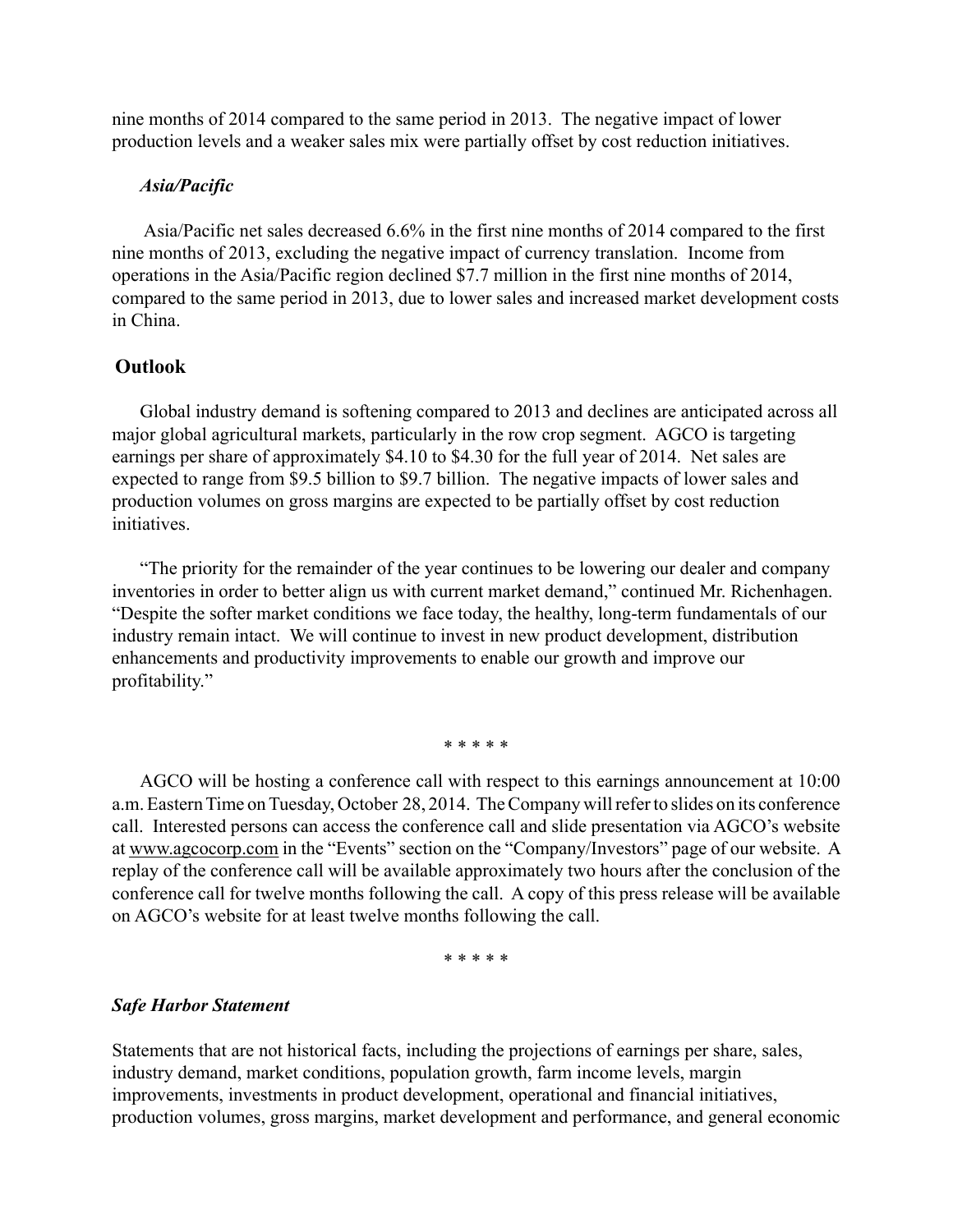conditions, are forward-looking and subject to risks that could cause actual results to differ materially from those suggested by the statements. The following are among the factors that could cause actual results to differ materially from the results discussed in or implied by the forward-looking statements.

- Our financial results depend entirely upon the agricultural industry, and factors that adversely affect the agricultural industry generally, including declines in the general economy, increases in farm input costs, lower commodity prices, lower farm income and changes in the availability of credit for our retail customers, will adversely affect us.
- A majority of our sales and manufacturing take place outside the United States, and, as a result, we are exposed to risks related to foreign laws, taxes, economic conditions, labor supply and relations, political conditions and governmental policies. These risks may delay or reduce our realization of value from our international operations.
- Most retail sales of the products that we manufacture are financed, either by our joint ventures with Rabobank or by a bank or other private lender. Our joint ventures with Rabobank, which are controlled by Rabobank and are dependent upon Rabobank for financing as well, finance approximately 50% of the retail sales of our tractors and combines in the markets where the joint ventures operate. Any difficulty by Rabobank to continue to provide that financing, or any business decision by Rabobank as the controlling member not to fund the business or particular aspects of it (for example, a particular country or region), would require the joint ventures to find other sources of financing (which may be difficult to obtain), or us to find another source of retail financing for our customers, or our customers would be required to utilize other retail financing providers. As a result of the recent economic downturn, financing for capital equipment purchases generally has become more difficult in certain regions and in some cases, was expensive to obtain. To the extent that financing is not available or available only at unattractive prices, our sales would be negatively impacted.
- Both AGCO and our retail finance joint ventures have substantial account receivables from dealers and end customers, and we would be adversely impacted if the collectability of these receivables was not consistent with historical experience; this collectability is dependent upon the financial strength of the farm industry, which in turn is dependent upon the general economy and commodity prices, as well as several of the other factors listed in this section.
- We have experienced substantial and sustained volatility with respect to currency exchange rate and interest rate changes, including uncertainty associated with the Euro, which can adversely affect our reported results of operations and the competitiveness of our products.
- Our success depends on the introduction of new products, particularly engines that comply with emission requirements, which requires substantial expenditures.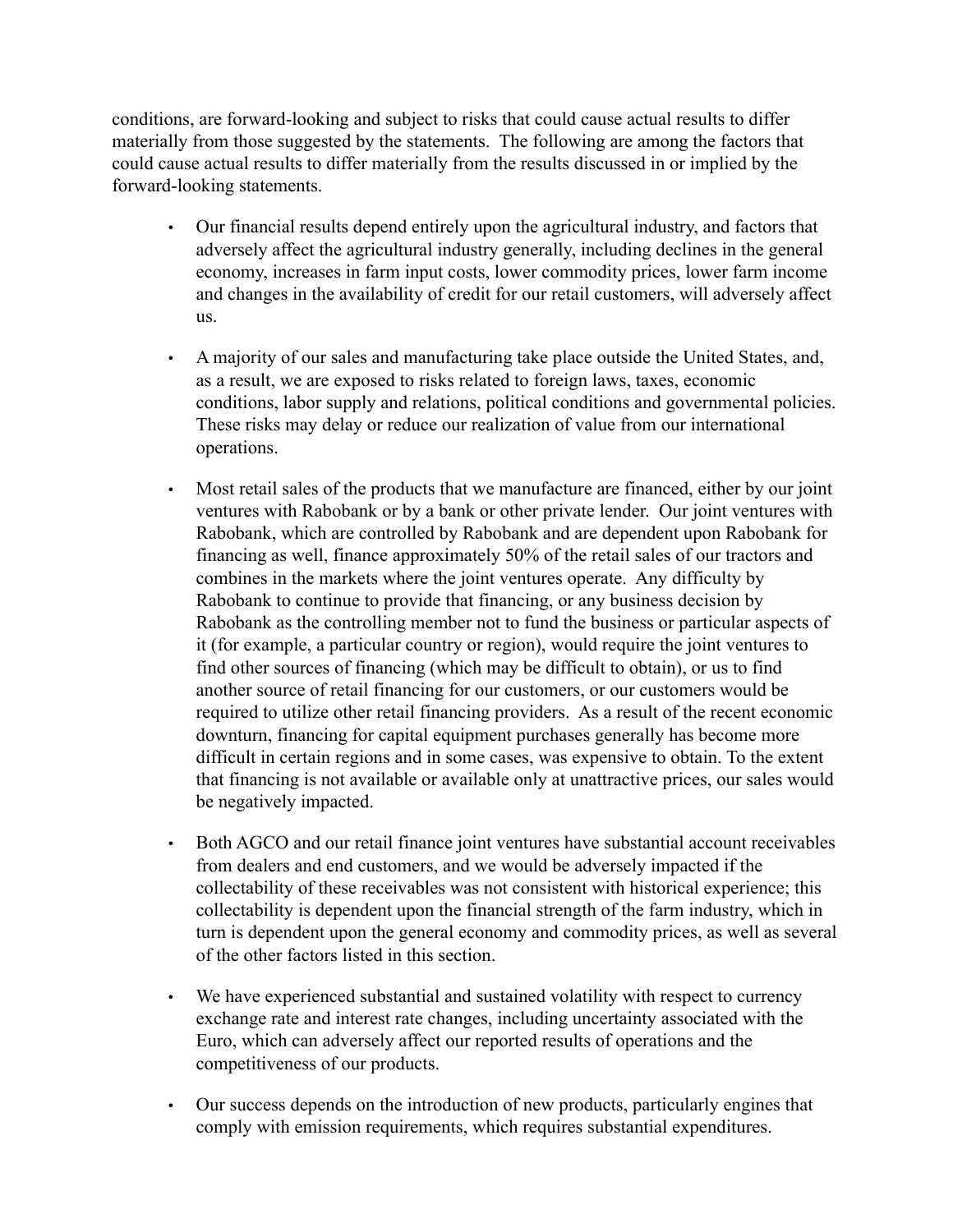- Our production levels and capacity constraints at our facilities, including those resulting from plant expansions and systems upgrades at our manufacturing facilities, could adversely affect our results.
- Our expansion plans in emerging markets, including establishing a greater manufacturing and marketing presence and growing our use of component suppliers, could entail significant risks.
- We depend on suppliers for components, parts and raw materials for our products, and any failure by our suppliers to provide products as needed, or by us to promptly address supplier issues, will adversely impact our ability to timely and efficiently manufacture and sell products. We also are subject to raw material price fluctuations, which can adversely affect our manufacturing costs.
- We face significant competition, and if we are unable to compete successfully against other agricultural equipment manufacturers, we would lose customers and our net sales and profitability would decline.
- We have a substantial amount of indebtedness, and, as result, we are subject to certain restrictive covenants and payment obligations that may adversely affect our ability to operate and expand our business.

Further information concerning these and other factors is included in AGCO's filings with the Securities and Exchange Commission, including its Form 10-K for the year ended December 31, 2013 and subsequent Form 10-Qs. AGCO disclaims any obligation to update any forward-looking statements except as required by law.

\* \* \* \* \*

# *About AGCO*

AGCO, Your Agriculture Company, (NYSE: AGCO), is a global leader focused on the design, manufacture and distribution of agricultural machinery. AGCO supports more productive farming through a full line of tractors, combines, hay tools, sprayers, forage equipment, tillage, implements, grain storage and protein production systems, as well as related replacement parts. AGCO products are sold through five core machinery brands, Challenger®, Fendt®, Massey Ferguson®, Valtra® and GSI®, and are distributed globally through 3,100 independent dealers and distributors in more than 140 countries worldwide. Retail financing is available through AGCO Finance for qualified purchasers. Founded in 1990, AGCO is headquartered in Duluth, Georgia, USA. In 2013, AGCO had net sales of \$10.8 billion. For more information, see http://www.agcocorp.com

# # # # #

Please visit our website at www.agcocorp.com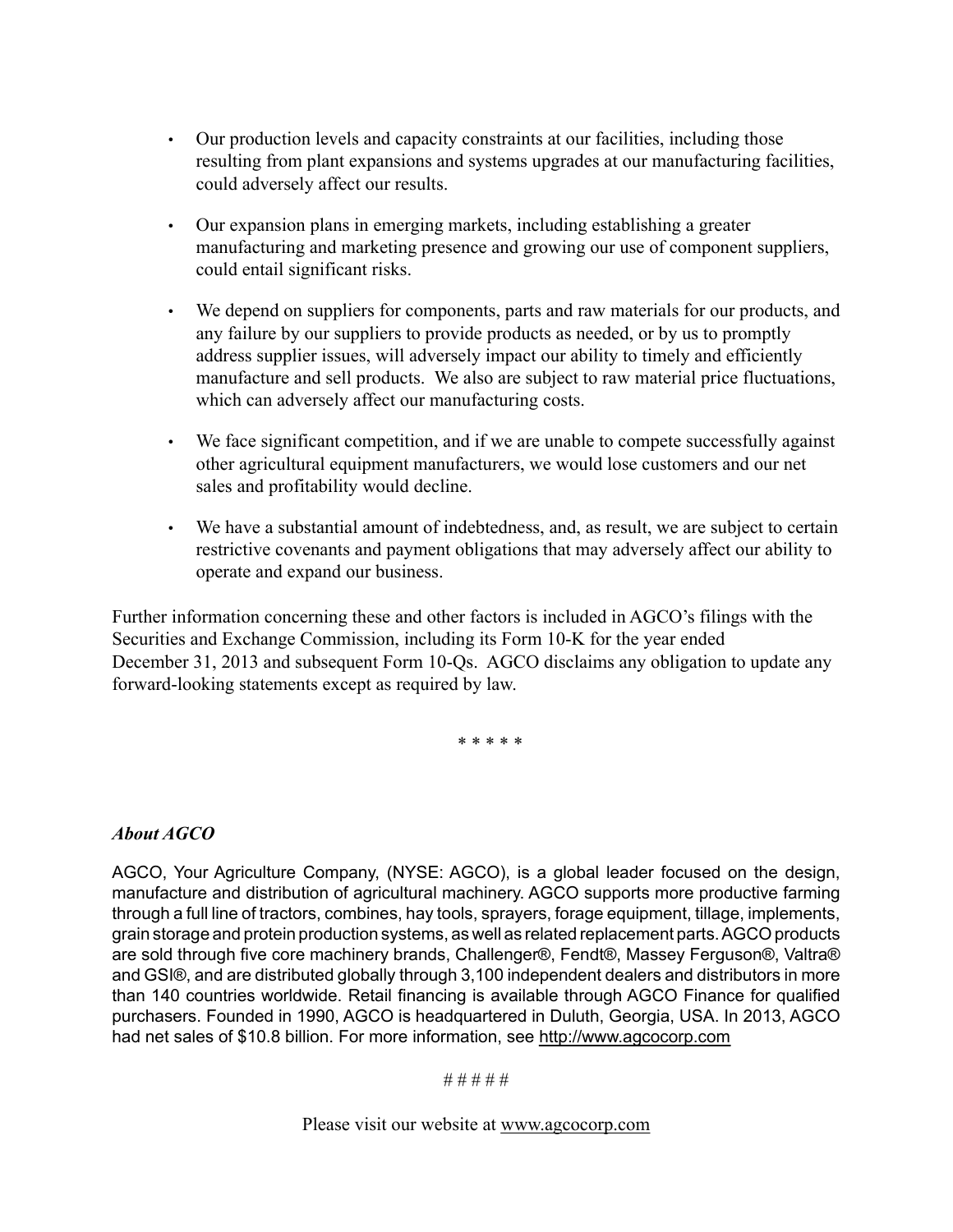# AGCO CORPORATION AND SUBSIDIARIES CONDENSED CONSOLIDATED BALANCE SHEETS (unaudited and in millions)

|                                                  | September 30, 2014 |         |              | December 31, 2013 |
|--------------------------------------------------|--------------------|---------|--------------|-------------------|
| <b>ASSETS</b>                                    |                    |         |              |                   |
| Current Assets:                                  |                    |         |              |                   |
| Cash and cash equivalents                        | $\mathbb{S}$       | 320.9   | $\mathbb{S}$ | 1,047.2           |
| Accounts and notes receivable, net               |                    | 1,083.6 |              | 940.6             |
| Inventories, net                                 |                    | 2,315.1 |              | 2,016.1           |
| Deferred tax assets                              |                    | 225.7   |              | 241.2             |
| Other current assets                             |                    | 260.1   |              | 272.0             |
| Total current assets                             |                    | 4,205.4 |              | 4,517.1           |
| Property, plant and equipment, net               |                    | 1,525.3 |              | 1,602.3           |
| Investment in affiliates                         |                    | 432.2   |              | 416.1             |
| Deferred tax assets                              |                    | 22.0    |              | 24.4              |
| Other assets                                     |                    | 132.9   |              | 134.6             |
| Intangible assets, net                           |                    | 569.6   |              | 565.6             |
| Goodwill                                         |                    | 1,226.5 |              | 1,178.7           |
| Total assets                                     | $\mathbb S$        | 8,113.9 | $\mathbb{S}$ | 8,438.8           |
|                                                  |                    |         |              |                   |
| <b>LIABILITIES AND STOCKHOLDERS' EQUITY</b>      |                    |         |              |                   |
| <b>Current Liabilities:</b>                      |                    |         |              |                   |
| Current portion of long-term debt                | $\mathbb{S}$       | 88.4    | $\$$         | 110.5             |
| Convertible senior subordinated notes            |                    |         |              | 201.2             |
| Accounts payable                                 |                    | 819.5   |              | 960.3             |
| Accrued expenses                                 |                    | 1,227.7 |              | 1,389.2           |
| Other current liabilities                        |                    | 228.0   |              | 150.8             |
| Total current liabilities                        |                    | 2,363.6 |              | 2,812.0           |
| Long-term debt, less current portion             |                    | 1,332.8 |              | 938.5             |
| Pensions and postretirement health care benefits |                    | 215.5   |              | 246.4             |
| Deferred tax liabilities                         |                    | 251.8   |              | 251.2             |
| Other noncurrent liabilities                     |                    | 156.9   |              | 145.9             |
| <b>Total liabilities</b>                         |                    | 4,320.6 |              | 4,394.0           |
|                                                  |                    |         |              |                   |
| Stockholders' Equity:                            |                    |         |              |                   |
| AGCO Corporation stockholders' equity:           |                    |         |              |                   |
| Common stock                                     |                    | 0.9     |              | 1.0               |
| Additional paid-in capital                       |                    | 742.5   |              | 1,117.9           |
| Retained earnings                                |                    | 3,703.9 |              | 3,402.0           |
| Accumulated other comprehensive loss             |                    | (687.4) |              | (510.7)           |
| Total AGCO Corporation stockholders' equity      |                    | 3,759.9 |              | 4,010.2           |
| Noncontrolling interests                         |                    | 33.4    |              | 34.6              |
| Total stockholders' equity                       |                    | 3,793.3 |              | 4,044.8           |
| Total liabilities and stockholders' equity       | $\mathbb{S}$       | 8,113.9 | $\mathbb S$  | 8,438.8           |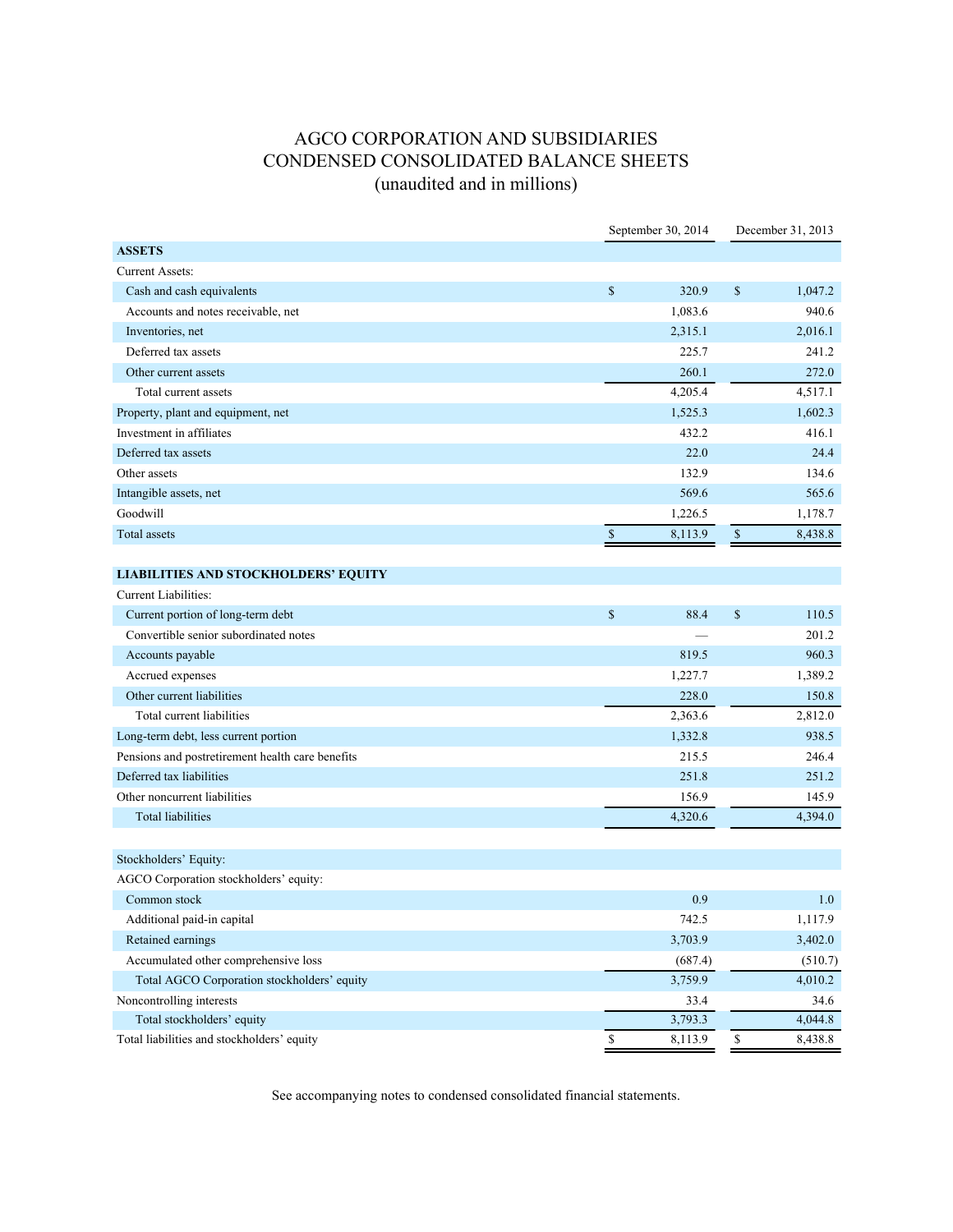## AGCO CORPORATION AND SUBSIDIARIES CONDENSED CONSOLIDATED STATEMENTS OF OPERATIONS (unaudited and in millions, except per share data)

|                                                                                | Three Months Ended September 30, |         |             |         |  |  |
|--------------------------------------------------------------------------------|----------------------------------|---------|-------------|---------|--|--|
|                                                                                |                                  | 2014    |             | 2013    |  |  |
| Net sales                                                                      | $\mathbf S$                      | 2,154.8 | $\mathbf S$ | 2,475.9 |  |  |
| Cost of goods sold                                                             |                                  | 1,732.9 |             | 1,919.7 |  |  |
| Gross profit                                                                   |                                  | 421.9   |             | 556.2   |  |  |
| Selling, general and administrative expenses                                   |                                  | 221.7   |             | 258.1   |  |  |
| Engineering expenses                                                           |                                  | 78.2    |             | 87.3    |  |  |
| Restructuring and other infrequent expenses                                    |                                  | 2.9     |             |         |  |  |
| Amortization of intangibles                                                    |                                  | 10.4    |             | 11.8    |  |  |
| Income from operations                                                         |                                  | 108.7   |             | 199.0   |  |  |
| Interest expense, net                                                          |                                  | 13.9    |             | 14.1    |  |  |
| Other expense, net                                                             |                                  | 10.1    |             | 11.3    |  |  |
| Income before income taxes and equity in net earnings of affiliates            |                                  | 84.7    |             | 173.6   |  |  |
| Income tax provision                                                           |                                  | 34.2    |             | 62.5    |  |  |
| Income before equity in net earnings of affiliates                             |                                  | 50.5    |             | 111.1   |  |  |
| Equity in net earnings of affiliates                                           |                                  | 12.0    |             | 14.1    |  |  |
| Net income                                                                     |                                  | 62.5    |             | 125.2   |  |  |
| Net loss attributable to noncontrolling interests                              |                                  | 2.5     |             | 1.0     |  |  |
| Net income attributable to AGCO Corporation and subsidiaries                   | \$                               | 65.0    | \$          | 126.2   |  |  |
| Net income per common share attributable to AGCO Corporation and subsidiaries: |                                  |         |             |         |  |  |
| <b>Basic</b>                                                                   | \$                               | 0.70    | $\mathbb S$ | 1.30    |  |  |
| Diluted                                                                        | \$                               | 0.69    | \$          | 1.27    |  |  |
| Cash dividends declared and paid per common share                              | \$                               | 0.11    | \$          | 0.10    |  |  |
| Weighted average number of common and common equivalent shares outstanding:    |                                  |         |             |         |  |  |
| <b>Basic</b>                                                                   |                                  | 93.5    |             | 97.4    |  |  |
| Diluted                                                                        |                                  | 93.8    |             | 99.5    |  |  |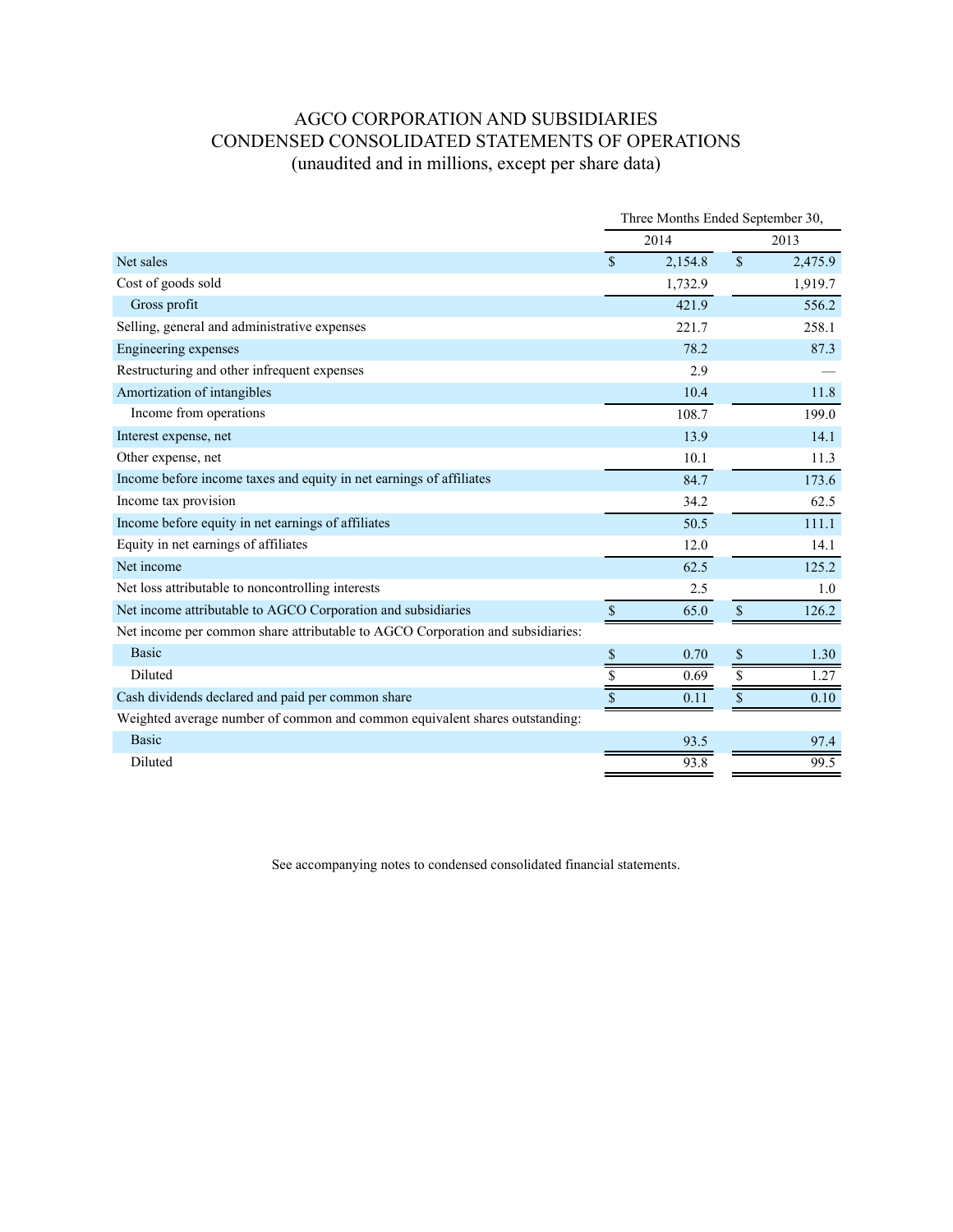# AGCO CORPORATION AND SUBSIDIARIES CONDENSED CONSOLIDATED STATEMENTS OF OPERATIONS (unaudited and in millions, except per share data)

| 2014<br>2013<br>$\mathcal{S}$<br>\$<br>7,238.5<br>7,927.2<br>Net sales<br>Cost of goods sold<br>5,670.2<br>6,127.6<br>1,568.3<br>1,799.6<br>Gross profit<br>751.0<br>793.5<br>Selling, general and administrative expenses<br>266.7<br>Engineering expenses<br>252.9<br>Restructuring and other infrequent expenses<br>2.9<br>Amortization of intangibles<br>30.4<br>35.9<br>703.5<br>531.1<br>Income from operations<br>43.5<br>40.2<br>Interest expense, net<br>25.2<br>Other expense, net<br>34.2<br>453.4<br>638.1<br>Income before income taxes and equity in net earnings of affiliates<br>163.8<br>219.8<br>Income tax provision<br>418.3<br>Income before equity in net earnings of affiliates<br>289.6<br>Equity in net earnings of affiliates<br>38.1<br>37.1<br>455.4<br>Net income<br>327.7<br>2.5<br>Net loss attributable to noncontrolling interests<br>5.1<br>$\mathbb{S}$<br>\$<br>457.9<br>Net income attributable to AGCO Corporation and subsidiaries<br>332.8<br>Net income per common share attributable to AGCO Corporation and subsidiaries:<br><b>Basic</b><br>\$<br>\$<br>3.53<br>4.71<br>\$<br>\$<br>Diluted<br>3.50<br>4.61<br>Cash dividends declared and paid per common share<br>\$<br>0.33<br>\$<br>0.30<br>Weighted average number of common and common equivalent shares outstanding:<br>97.2<br><b>Basic</b><br>94.2<br>95.2<br>99.3<br>Diluted |  | Nine Months Ended September 30, |  |
|------------------------------------------------------------------------------------------------------------------------------------------------------------------------------------------------------------------------------------------------------------------------------------------------------------------------------------------------------------------------------------------------------------------------------------------------------------------------------------------------------------------------------------------------------------------------------------------------------------------------------------------------------------------------------------------------------------------------------------------------------------------------------------------------------------------------------------------------------------------------------------------------------------------------------------------------------------------------------------------------------------------------------------------------------------------------------------------------------------------------------------------------------------------------------------------------------------------------------------------------------------------------------------------------------------------------------------------------------------------------------------|--|---------------------------------|--|
|                                                                                                                                                                                                                                                                                                                                                                                                                                                                                                                                                                                                                                                                                                                                                                                                                                                                                                                                                                                                                                                                                                                                                                                                                                                                                                                                                                                    |  |                                 |  |
|                                                                                                                                                                                                                                                                                                                                                                                                                                                                                                                                                                                                                                                                                                                                                                                                                                                                                                                                                                                                                                                                                                                                                                                                                                                                                                                                                                                    |  |                                 |  |
|                                                                                                                                                                                                                                                                                                                                                                                                                                                                                                                                                                                                                                                                                                                                                                                                                                                                                                                                                                                                                                                                                                                                                                                                                                                                                                                                                                                    |  |                                 |  |
|                                                                                                                                                                                                                                                                                                                                                                                                                                                                                                                                                                                                                                                                                                                                                                                                                                                                                                                                                                                                                                                                                                                                                                                                                                                                                                                                                                                    |  |                                 |  |
|                                                                                                                                                                                                                                                                                                                                                                                                                                                                                                                                                                                                                                                                                                                                                                                                                                                                                                                                                                                                                                                                                                                                                                                                                                                                                                                                                                                    |  |                                 |  |
|                                                                                                                                                                                                                                                                                                                                                                                                                                                                                                                                                                                                                                                                                                                                                                                                                                                                                                                                                                                                                                                                                                                                                                                                                                                                                                                                                                                    |  |                                 |  |
|                                                                                                                                                                                                                                                                                                                                                                                                                                                                                                                                                                                                                                                                                                                                                                                                                                                                                                                                                                                                                                                                                                                                                                                                                                                                                                                                                                                    |  |                                 |  |
|                                                                                                                                                                                                                                                                                                                                                                                                                                                                                                                                                                                                                                                                                                                                                                                                                                                                                                                                                                                                                                                                                                                                                                                                                                                                                                                                                                                    |  |                                 |  |
|                                                                                                                                                                                                                                                                                                                                                                                                                                                                                                                                                                                                                                                                                                                                                                                                                                                                                                                                                                                                                                                                                                                                                                                                                                                                                                                                                                                    |  |                                 |  |
|                                                                                                                                                                                                                                                                                                                                                                                                                                                                                                                                                                                                                                                                                                                                                                                                                                                                                                                                                                                                                                                                                                                                                                                                                                                                                                                                                                                    |  |                                 |  |
|                                                                                                                                                                                                                                                                                                                                                                                                                                                                                                                                                                                                                                                                                                                                                                                                                                                                                                                                                                                                                                                                                                                                                                                                                                                                                                                                                                                    |  |                                 |  |
|                                                                                                                                                                                                                                                                                                                                                                                                                                                                                                                                                                                                                                                                                                                                                                                                                                                                                                                                                                                                                                                                                                                                                                                                                                                                                                                                                                                    |  |                                 |  |
|                                                                                                                                                                                                                                                                                                                                                                                                                                                                                                                                                                                                                                                                                                                                                                                                                                                                                                                                                                                                                                                                                                                                                                                                                                                                                                                                                                                    |  |                                 |  |
|                                                                                                                                                                                                                                                                                                                                                                                                                                                                                                                                                                                                                                                                                                                                                                                                                                                                                                                                                                                                                                                                                                                                                                                                                                                                                                                                                                                    |  |                                 |  |
|                                                                                                                                                                                                                                                                                                                                                                                                                                                                                                                                                                                                                                                                                                                                                                                                                                                                                                                                                                                                                                                                                                                                                                                                                                                                                                                                                                                    |  |                                 |  |
|                                                                                                                                                                                                                                                                                                                                                                                                                                                                                                                                                                                                                                                                                                                                                                                                                                                                                                                                                                                                                                                                                                                                                                                                                                                                                                                                                                                    |  |                                 |  |
|                                                                                                                                                                                                                                                                                                                                                                                                                                                                                                                                                                                                                                                                                                                                                                                                                                                                                                                                                                                                                                                                                                                                                                                                                                                                                                                                                                                    |  |                                 |  |
|                                                                                                                                                                                                                                                                                                                                                                                                                                                                                                                                                                                                                                                                                                                                                                                                                                                                                                                                                                                                                                                                                                                                                                                                                                                                                                                                                                                    |  |                                 |  |
|                                                                                                                                                                                                                                                                                                                                                                                                                                                                                                                                                                                                                                                                                                                                                                                                                                                                                                                                                                                                                                                                                                                                                                                                                                                                                                                                                                                    |  |                                 |  |
|                                                                                                                                                                                                                                                                                                                                                                                                                                                                                                                                                                                                                                                                                                                                                                                                                                                                                                                                                                                                                                                                                                                                                                                                                                                                                                                                                                                    |  |                                 |  |
|                                                                                                                                                                                                                                                                                                                                                                                                                                                                                                                                                                                                                                                                                                                                                                                                                                                                                                                                                                                                                                                                                                                                                                                                                                                                                                                                                                                    |  |                                 |  |
|                                                                                                                                                                                                                                                                                                                                                                                                                                                                                                                                                                                                                                                                                                                                                                                                                                                                                                                                                                                                                                                                                                                                                                                                                                                                                                                                                                                    |  |                                 |  |
|                                                                                                                                                                                                                                                                                                                                                                                                                                                                                                                                                                                                                                                                                                                                                                                                                                                                                                                                                                                                                                                                                                                                                                                                                                                                                                                                                                                    |  |                                 |  |
|                                                                                                                                                                                                                                                                                                                                                                                                                                                                                                                                                                                                                                                                                                                                                                                                                                                                                                                                                                                                                                                                                                                                                                                                                                                                                                                                                                                    |  |                                 |  |
|                                                                                                                                                                                                                                                                                                                                                                                                                                                                                                                                                                                                                                                                                                                                                                                                                                                                                                                                                                                                                                                                                                                                                                                                                                                                                                                                                                                    |  |                                 |  |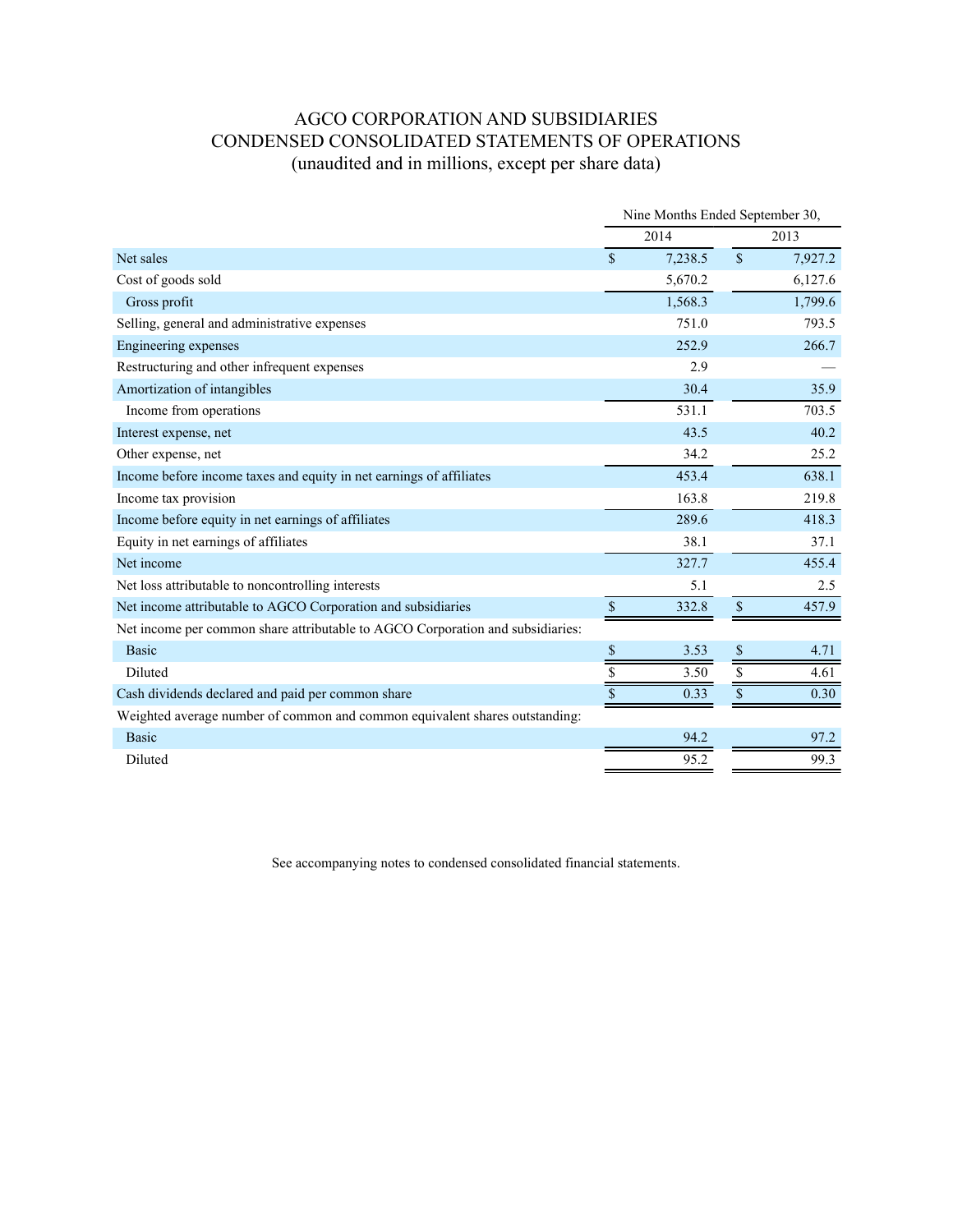# AGCO CORPORATION AND SUBSIDIARIES CONDENSED CONSOLIDATED STATEMENTS OF CASH FLOWS (unaudited and in millions)

|                                                                                                |            | Nine Months Ended September 30, |            |         |
|------------------------------------------------------------------------------------------------|------------|---------------------------------|------------|---------|
|                                                                                                |            | 2014                            |            | 2013    |
| Cash flows from operating activities:                                                          |            |                                 |            |         |
| Net income                                                                                     | \$         | 327.7                           | \$         | 455.4   |
| Adjustments to reconcile net income to net cash (used in) provided by operating<br>activities: |            |                                 |            |         |
| Depreciation                                                                                   |            | 180.4                           |            | 153.8   |
| Deferred debt issuance cost amortization                                                       |            | 2.2                             |            | 2.6     |
| Amortization of intangibles                                                                    |            | 30.4                            |            | 35.9    |
| Amortization of debt discount                                                                  |            |                                 |            | 6.9     |
| Stock compensation                                                                             |            | (11.0)                          |            | 33.9    |
| Equity in net earnings of affiliates, net of cash received                                     |            | (28.6)                          |            | (22.5)  |
| Deferred income tax provision                                                                  |            | 1.7                             |            | 28.1    |
| Other                                                                                          |            | 2.3                             |            | 0.2     |
| Changes in operating assets and liabilities, net of effects from purchase of<br>businesses:    |            |                                 |            |         |
| Accounts and notes receivable, net                                                             |            | (151.4)                         |            | (245.5) |
| Inventories, net                                                                               |            | (422.7)                         |            | (507.9) |
| Other current and noncurrent assets                                                            |            | (0.8)                           |            | (22.8)  |
| Accounts payable                                                                               |            | (74.7)                          |            | 95.3    |
| Accrued expenses                                                                               |            | (96.9)                          |            | 98.0    |
| Other current and noncurrent liabilities                                                       |            | 26.1                            |            | 57.6    |
| Total adjustments                                                                              |            | (543.0)                         |            | (286.4) |
| Net cash (used in) provided by operating activities                                            |            | (215.3)                         |            | 169.0   |
| Cash flows from investing activities:                                                          |            |                                 |            |         |
| Purchases of property, plant and equipment                                                     |            | (229.3)                         |            | (263.8) |
| Proceeds from sale of property, plant and equipment                                            |            | 2.2                             |            | 2.9     |
| Purchase of businesses, net of cash acquired                                                   |            | (130.4)                         |            | (0.1)   |
| Sale of (investment in) unconsolidated affiliates, net                                         |            |                                 |            | 0.1     |
| Net cash used in investing activities                                                          |            | (357.5)                         |            | (260.9) |
| Cash flows from financing activities:                                                          |            |                                 |            |         |
| Purchases and retirement of common stock                                                       |            | (340.9)                         |            | (1.0)   |
| Proceeds from debt obligations, net                                                            |            | 450.6                           |            | 4.1     |
| Repurchase or conversion of convertible senior subordinated notes                              |            | (201.2)                         |            |         |
| Payment of dividends to stockholders                                                           |            | (30.9)                          |            | (29.1)  |
| Payment of minimum tax withholdings on stock compensation                                      |            | (11.9)                          |            | (16.3)  |
| Purchase of or distribution to noncontrolling interests                                        |            | (6.1)                           |            | (2.6)   |
| Payment of debt issuance costs                                                                 |            | (1.3)                           |            |         |
| Net cash used in financing activities                                                          |            | (141.7)                         |            | (44.9)  |
| Effects of exchange rate changes on cash and cash equivalents                                  |            | (11.8)                          |            | (24.0)  |
| Decrease in cash and cash equivalents                                                          |            | (726.3)                         |            | (160.8) |
| Cash and cash equivalents, beginning of period                                                 |            | 1,047.2                         |            | 781.3   |
| Cash and cash equivalents, end of period                                                       | $\sqrt{s}$ | 320.9                           | $\sqrt{s}$ | 620.5   |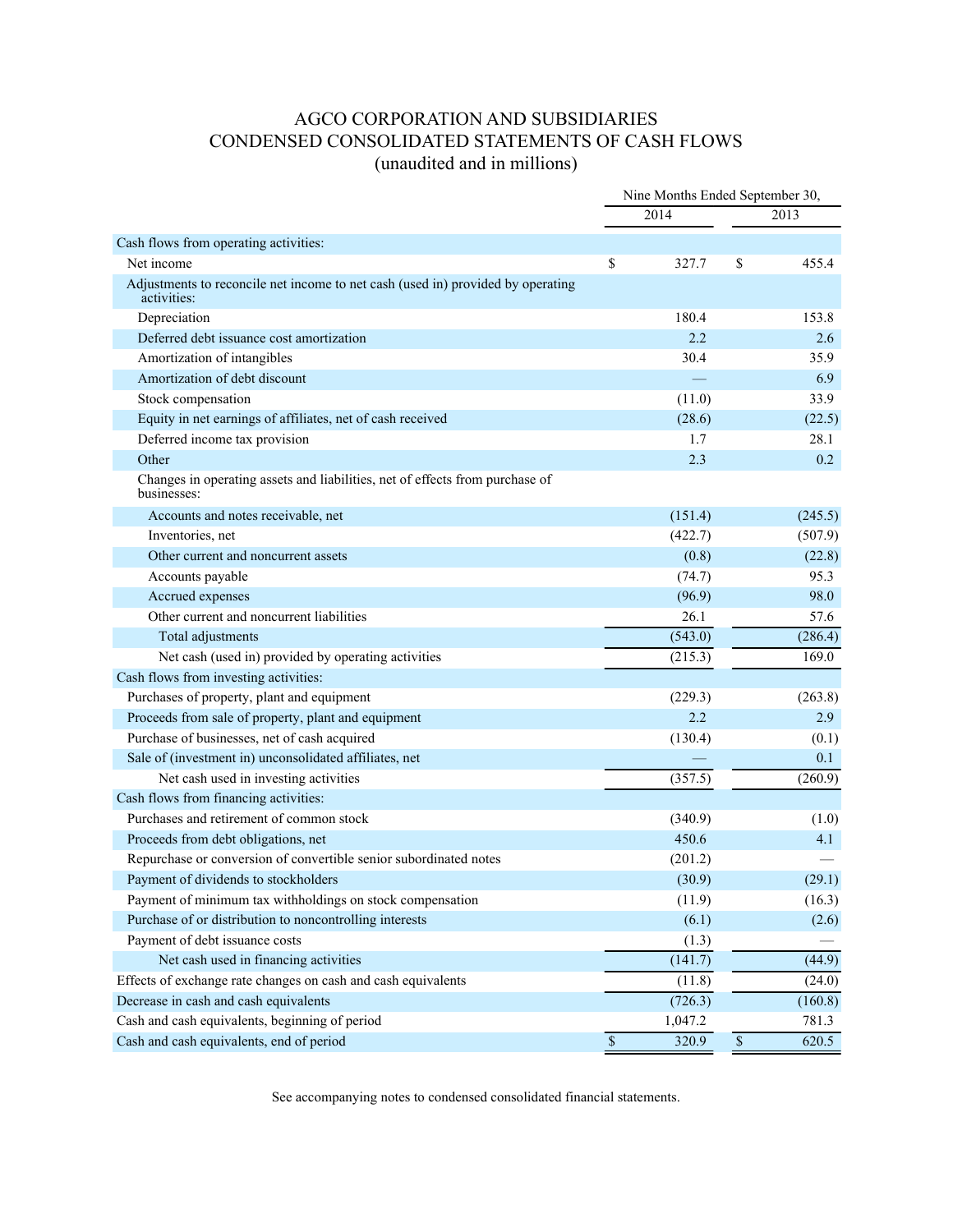# AGCO CORPORATION AND SUBSIDIARIES NOTES TO CONDENSED CONSOLIDATED FINANCIAL STATEMENTS (unaudited, in millions, except per share data)

## **1. STOCK COMPENSATION EXPENSE (CREDIT)**

The Company recorded stock compensation expense (credit) as follows:

|                                              | Three Months Ended<br>September 30. |        |  |      |  | Nine Months Ended<br>September 30. |  |      |
|----------------------------------------------|-------------------------------------|--------|--|------|--|------------------------------------|--|------|
|                                              |                                     | 2014   |  | 2013 |  | 2014                               |  | 2013 |
| Cost of goods sold                           |                                     | (1.8)  |  | 0.4  |  | (1.0)                              |  |      |
| Selling, general and administrative expenses |                                     | (21.0) |  |      |  | (9.8)                              |  | 31.9 |
| Total stock compensation expense (credit)    |                                     | (22.8) |  | 5.9  |  | (10.8)                             |  | 34.2 |

During the three months ended September 30, 2014, the Company recorded a credit of approximately \$24.1 million for the reversal of previously recorded long-term stock compensation expense.

### **2. INDEBTEDNESS**

Indebtedness at September 30, 2014 and December 31, 2013 consisted of the following:

|                                                                 | September 30, 2014 | December 31, 2013 |
|-----------------------------------------------------------------|--------------------|-------------------|
| $1\frac{1}{4}\%$ Convertible senior subordinated notes due 2036 |                    | 201.2             |
| $4\frac{1}{2}\%$ Senior term loan due 2016                      | 252.6              | 275.0             |
| $5\frac{7}{8}$ % Senior notes due 2021                          | 300.0              | 300.0             |
| Credit facility expires 2019                                    | 735.0              | 360.0             |
| Other long-term debt                                            | 133.6              | 114.0             |
|                                                                 | 1,421.2            | 1,250.2           |
| Less: Current portion of long-term debt                         | (88.4)             | (110.5)           |
| $1\frac{1}{4}\%$ Convertible senior subordinated notes due 2036 |                    | (201.2)           |
| Total indebtedness, less current portion                        | 1,332.8            | 938.5             |

Holders of the Company's 1¼% convertible senior subordinated notes had the ability to convert the notes if, during any fiscal quarter, the closing sales price of the Company's common stock exceeded 120% of the conversion price of \$40.27 per share for at least 20 trading days in the 30 consecutive trading days ending on the last trading day of the preceding fiscal quarter. In May 2014, the Company announced its election to redeem all of its outstanding 1¼% convertible senior subordinated notes with an effective date of June 20, 2014. Substantially all of the holders of the notes converted their notes with settlement dates during July 2014 and the Company repurchased the remaining notes not converted. Due to the ability of the holders of the notes to convert the notes during the three months ending March 31, 2014, the Company classified the notes as a current liability as of December 31, 2013.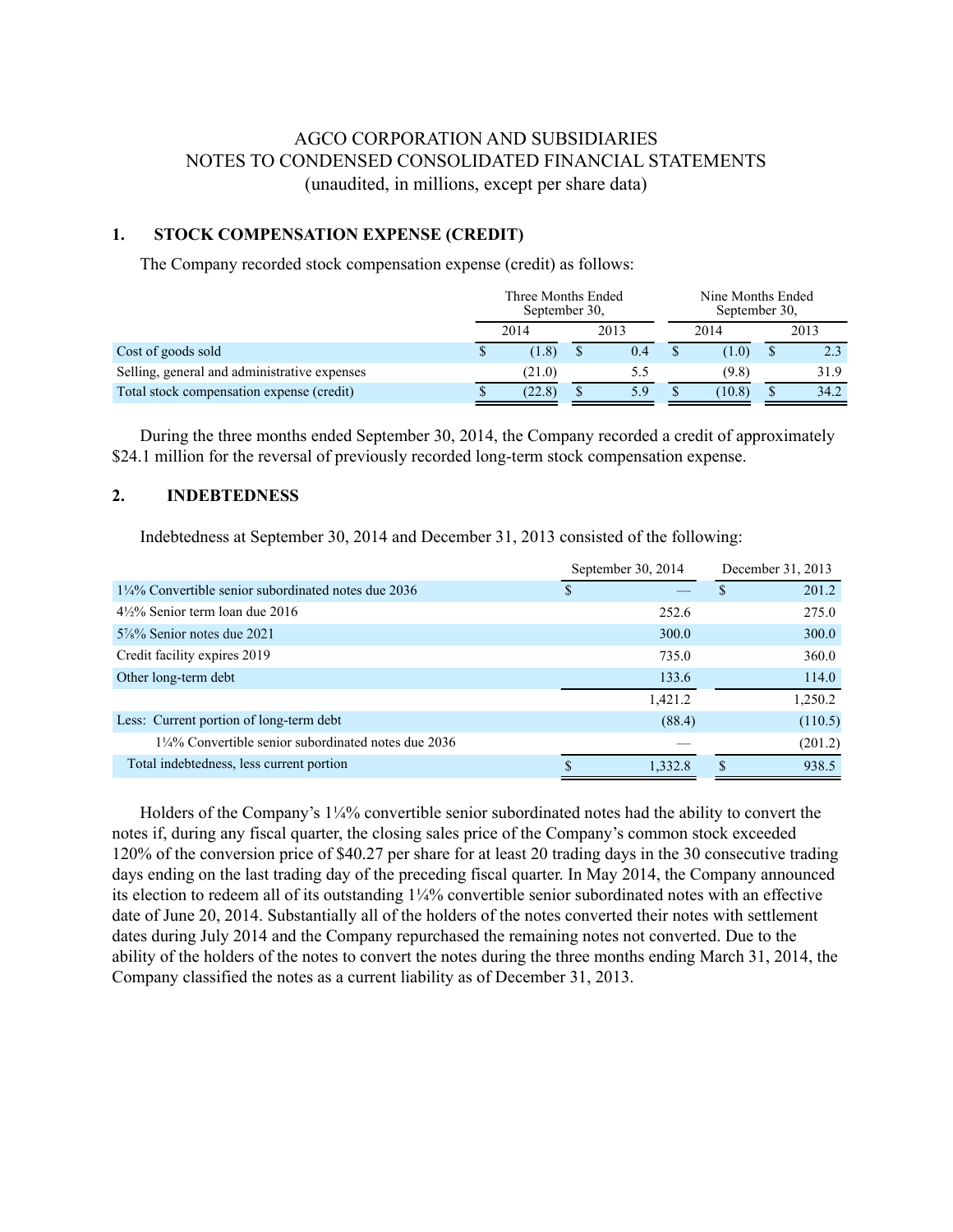#### **3. INVENTORIES**

Inventories at September 30, 2014 and December 31, 2013 were as follows:

|                              | September 30, 2014 | December 31, 2013 |
|------------------------------|--------------------|-------------------|
| Finished goods               | 907.9              | 775.7             |
| Repair and replacement parts | 607.0              | 550.2             |
| Work in process              | 205.5              | 109.0             |
| Raw materials                | 594.7              | 581.2             |
| Inventories, net             | 2,315.1            | 2,016.1           |

#### **4. ACCOUNTS RECEIVABLE SALES AGREEMENTS**

At September 30, 2014 and December 31, 2013, the Company had accounts receivable sales agreements that permit the sale, on an ongoing basis, of a majority of its wholesale receivables in North America and Europe to its 49% owned U.S., Canadian and European retail finance joint ventures. As of September 30, 2014 and December 31, 2013, the cash received from receivables sold under the U.S., Canadian and European accounts receivable sales agreements was approximately \$1.2 billion and \$1.3 billion, respectively.

Losses on sales of receivables associated with the accounts receivable financing facilities discussed above, reflected within "Other expense, net" in the Company's Condensed Consolidated Statements of Operations, were approximately \$4.8 million and \$19.0 million during the three and nine months ended September 30, 2014, respectively. Losses on sales of receivables associated with the accounts receivable financing facilities discussed above, reflected within "Other expense, net" in the Company's Condensed Consolidated Statements of Operations, were approximately \$6.7 million and \$18.8 million during the three and nine months ended September 30, 2013, respectively.

The Company's retail finance joint ventures in Brazil and Australia also provide wholesale financing to the Company's dealers. As of September 30, 2014 and December 31, 2013, these retail finance joint ventures had approximately \$56.5 million and \$68.2 million, respectively, of outstanding accounts receivable associated with these arrangements. In addition, the Company sells certain trade receivables under factoring arrangements to other financial institutions around the world.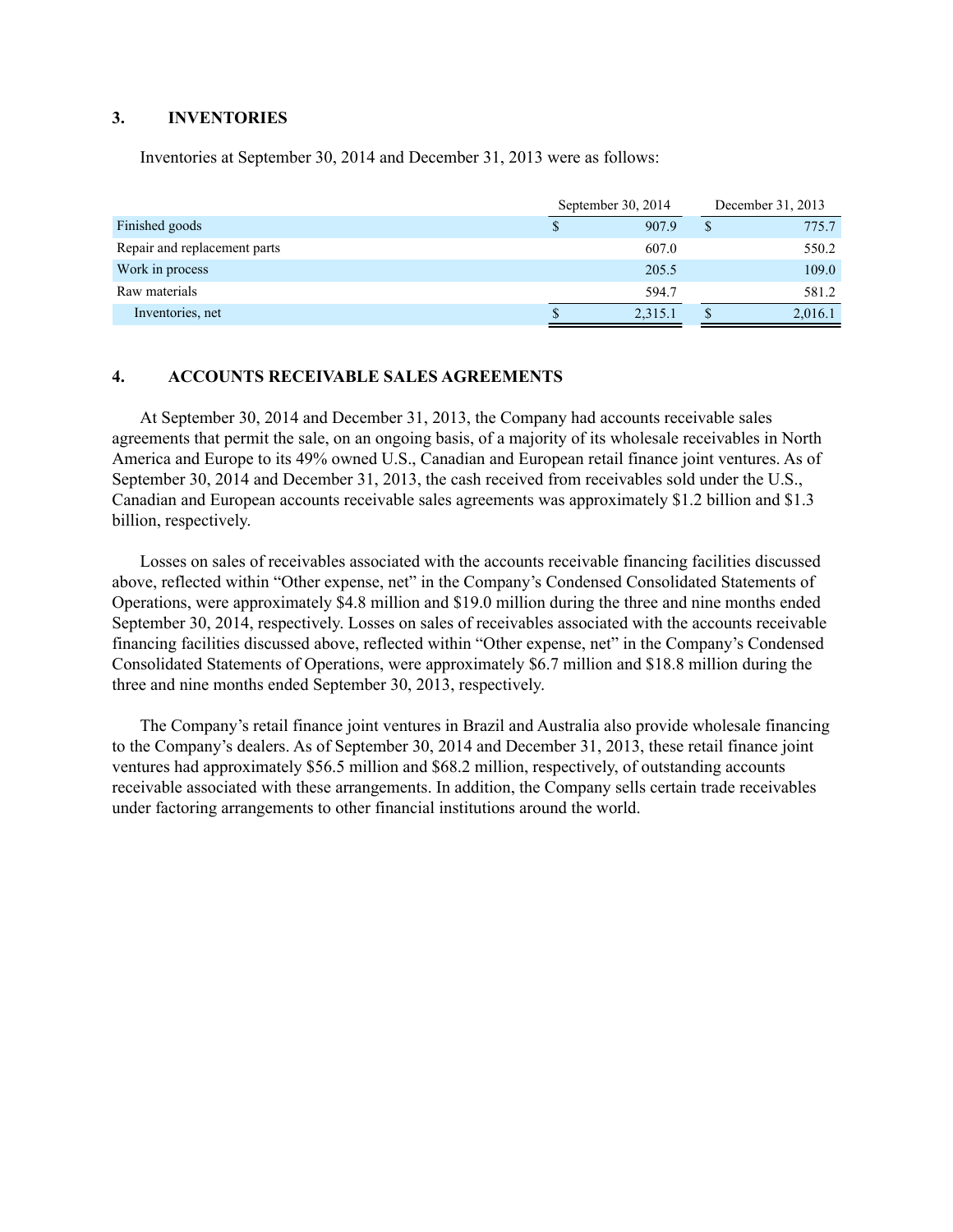#### **5. NET INCOME PER SHARE**

The Company's 1¼% convertible senior subordinated notes provided for (i) the settlement upon conversion in cash up to the principal amount of the converted notes with any excess conversion value settled in shares of the Company's common stock, and (ii) the conversion rate to be increased under certain circumstances if the notes were converted in connection with certain change of control transactions. Dilution of weighted shares outstanding depended on the Company's stock price for the excess conversion value using the treasury stock method. A reconciliation of net income attributable to AGCO Corporation and subsidiaries and weighted average common shares outstanding for purposes of calculating basic and diluted net income per share for the three and nine months ended September 30, 2014 and 2013 is as follows:

|                                                                                                                                                | Three Months Ended<br>September 30, |      |     |       |     |       | Nine Months Ended<br>September 30, |       |
|------------------------------------------------------------------------------------------------------------------------------------------------|-------------------------------------|------|-----|-------|-----|-------|------------------------------------|-------|
|                                                                                                                                                | 2013<br>2014<br>2014                |      |     | 2013  |     |       |                                    |       |
| Basic net income per share:                                                                                                                    |                                     |      |     |       |     |       |                                    |       |
| Net income attributable to AGCO Corporation and subsidiaries                                                                                   |                                     | 65.0 | S.  | 126.2 | \$. | 332.8 | S.                                 | 457.9 |
| Weighted average number of common shares outstanding                                                                                           |                                     | 93.5 |     | 97.4  |     | 94.2  |                                    | 97.2  |
| Basic net income per share attributable to AGCO Corporation and<br>subsidiaries                                                                |                                     | 0.70 | S.  | 1.30  | S   | 3.53  |                                    | 4.71  |
| Diluted net income per share:                                                                                                                  |                                     |      |     |       |     |       |                                    |       |
| Net income attributable to AGCO Corporation and subsidiaries                                                                                   |                                     | 65.0 | \$. | 126.2 | \$  | 332.8 | S                                  | 457.9 |
| Weighted average number of common shares outstanding                                                                                           |                                     | 93.5 |     | 97.4  |     | 94.2  |                                    | 97.2  |
| Dilutive stock-settled appreciation rights and performance share awards                                                                        |                                     | 0.2  |     | 0.7   |     | 0.3   |                                    | 0.9   |
| Weighted average assumed conversion of contingently convertible senior<br>subordinated notes                                                   |                                     | 0.1  |     | 1.4   |     | 0.7   |                                    | 1.2   |
| Weighted average number of common shares and common share<br>equivalents outstanding for purposes of computing diluted net income<br>per share |                                     | 93.8 |     | 99.5  |     | 95.2  |                                    | 99.3  |
| Diluted net income per share attributable to AGCO Corporation and<br>subsidiaries                                                              |                                     | 0.69 |     | 1.27  | S.  | 3.50  |                                    | 4.61  |

#### *Share Repurchase Program*

In July 2012, the Company's Board of Directors approved a share repurchase program under which the Company can repurchase up to \$50.0 million of its common stock. This share repurchase program does not have an expiration date. In December 2013, the Company's Board of Directors approved an additional share repurchase program under which the Company can repurchase up to \$500.0 million of its common stock through an expiration date of June 2015.

During the nine months ended September 30, 2014, the Company entered into accelerated repurchase agreements ("ASRs") with a financial institution to repurchase an aggregate of \$290.0 million of shares of the Company's common stock. The Company has received approximately 5,389,119 shares during the nine months ended September 30, 2014 related to these ASRs. All shares received under the ASRs were retired upon receipt, and the excess of the purchase price over par value per share was recorded to "Additional paid-in capital" within the Company's Condensed Consolidated Balance Sheets.

Additionally, during the three months ended September 30, 2014, through open market transactions, the Company repurchased 1,049,376 shares of its common stock for approximately \$50.9 million at an average price paid of \$48.46 per share. Repurchased shares were retired on the date of purchase, and the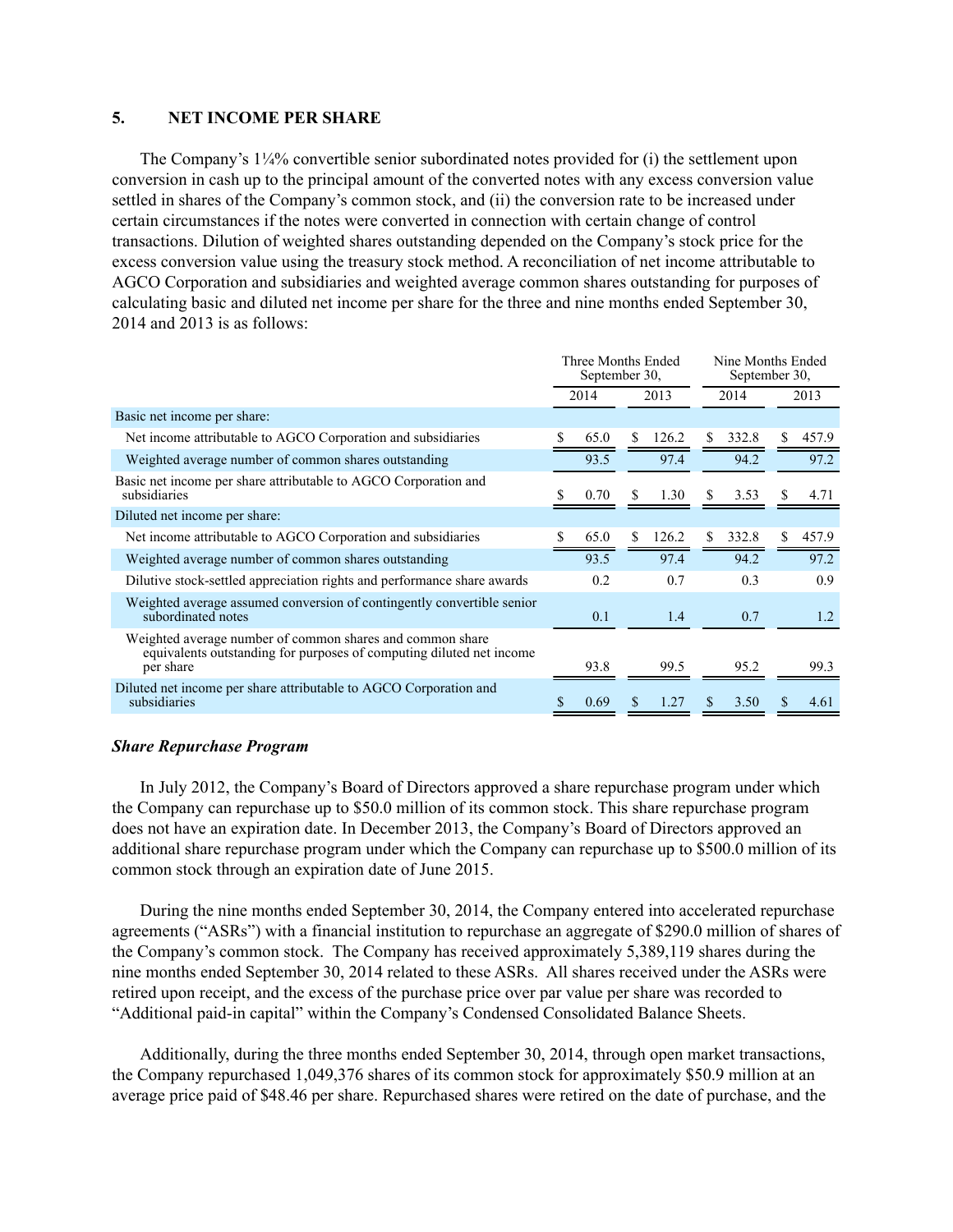excess of the purchase price over par value per share was recorded to "Additional paid-in capital" within the Company's Condensed Consolidated Balance Sheets.

Of the \$550.0 million in approved share repurchase programs, the remaining amount authorized to be repurchased is approximately \$190.5 million.

### **6. SEGMENT REPORTING**

The Company's four reportable segments distribute a full range of agricultural equipment and related replacement parts. The Company evaluates segment performance primarily based on income from operations. Sales for each segment are based on the location of the third-party customer. The Company's selling, general and administrative expenses and engineering expenses are charged to each segment based on the region and division where the expenses are incurred. As a result, the components of income from operations for one segment may not be comparable to another segment. Segment results for the three and nine months ended September 30, 2014 and 2013 are as follows:

| Three Months Ended<br>September 30, | North<br>America |                                                   | South<br>America | Europe/Africa/<br>Middle East |         | Asia/<br>Pacific           |       | Consolidated |         |
|-------------------------------------|------------------|---------------------------------------------------|------------------|-------------------------------|---------|----------------------------|-------|--------------|---------|
| 2014                                |                  |                                                   |                  |                               |         |                            |       |              |         |
| Net sales                           | \$<br>531.3      | \$                                                | 455.0            | \$                            | 1,026.0 | \$                         | 142.5 | \$           | 2,154.8 |
| Income (loss) from operations       | 37.3             |                                                   | 36.4             |                               | 57.0    |                            | (1.0) |              | 129.7   |
|                                     |                  |                                                   |                  |                               |         |                            |       |              |         |
| 2013                                |                  |                                                   |                  |                               |         |                            |       |              |         |
| Net sales                           | \$<br>686.6      | \$                                                | 572.3            | \$                            | 1,086.4 | \$                         | 130.6 | \$           | 2,475.9 |
| Income (loss) from operations       | 78.1             |                                                   | 71.9             |                               | 98.4    |                            | (2.6) |              | 245.8   |
|                                     |                  |                                                   |                  |                               |         |                            |       |              |         |
| Nine Months Ended<br>September 30,  | North<br>America | South<br>Europe/Africa/<br>Middle East<br>America |                  |                               |         | Asia $\sqrt{ }$<br>Pacific |       | Consolidated |         |
| 2014                                |                  |                                                   |                  |                               |         |                            |       |              |         |
| Net sales                           | \$<br>1,865.0    | S.                                                | 1,248.8          | \$                            | 3,783.8 | \$                         | 340.9 | \$           | 7,238.5 |
| Income (loss) from operations       | 188.3            |                                                   | 94.2             |                               | 366.0   |                            | (5.6) |              | 642.9   |
|                                     |                  |                                                   |                  |                               |         |                            |       |              |         |
| 2013                                |                  |                                                   |                  |                               |         |                            |       |              |         |
| Net sales                           | \$<br>2,099.7    | S.                                                | 1,578.0          | \$                            | 3,878.6 | \$                         | 370.9 | \$           | 7,927.2 |
| Income from operations              | 271.8            |                                                   | 179.9            |                               | 403.0   |                            | 2.1   |              | 856.8   |

A reconciliation from the segment information to the consolidated balances for income from operations is set forth below:

|                                             | Three Months Ended September 30, |       |        |     | Nine Months Ended September 30, |        |        |  |  |  |
|---------------------------------------------|----------------------------------|-------|--------|-----|---------------------------------|--------|--------|--|--|--|
|                                             | 2014                             |       | 2013   |     | 2014                            |        | 2013   |  |  |  |
| Segment income from operations              | 129.7                            |       | 245.8  | S   | 642.9                           | S      | 856.8  |  |  |  |
| Corporate expenses                          | (28.7)                           |       | (29.5) |     | (88.3)                          |        | (85.5) |  |  |  |
| Stock compensation (expense) credit         | 21.0                             | (5.5) |        | 9.8 |                                 | (31.9) |        |  |  |  |
| Restructuring and other infrequent expenses | (2.9)                            |       |        |     | (2.9)                           |        |        |  |  |  |
| Amortization of intangibles                 | (10.4)                           |       | (11.8) |     | (30.4)                          |        | (35.9) |  |  |  |
| Consolidated income from operations         | 108.7                            |       | 199.0  |     | 531.1                           |        | 703.5  |  |  |  |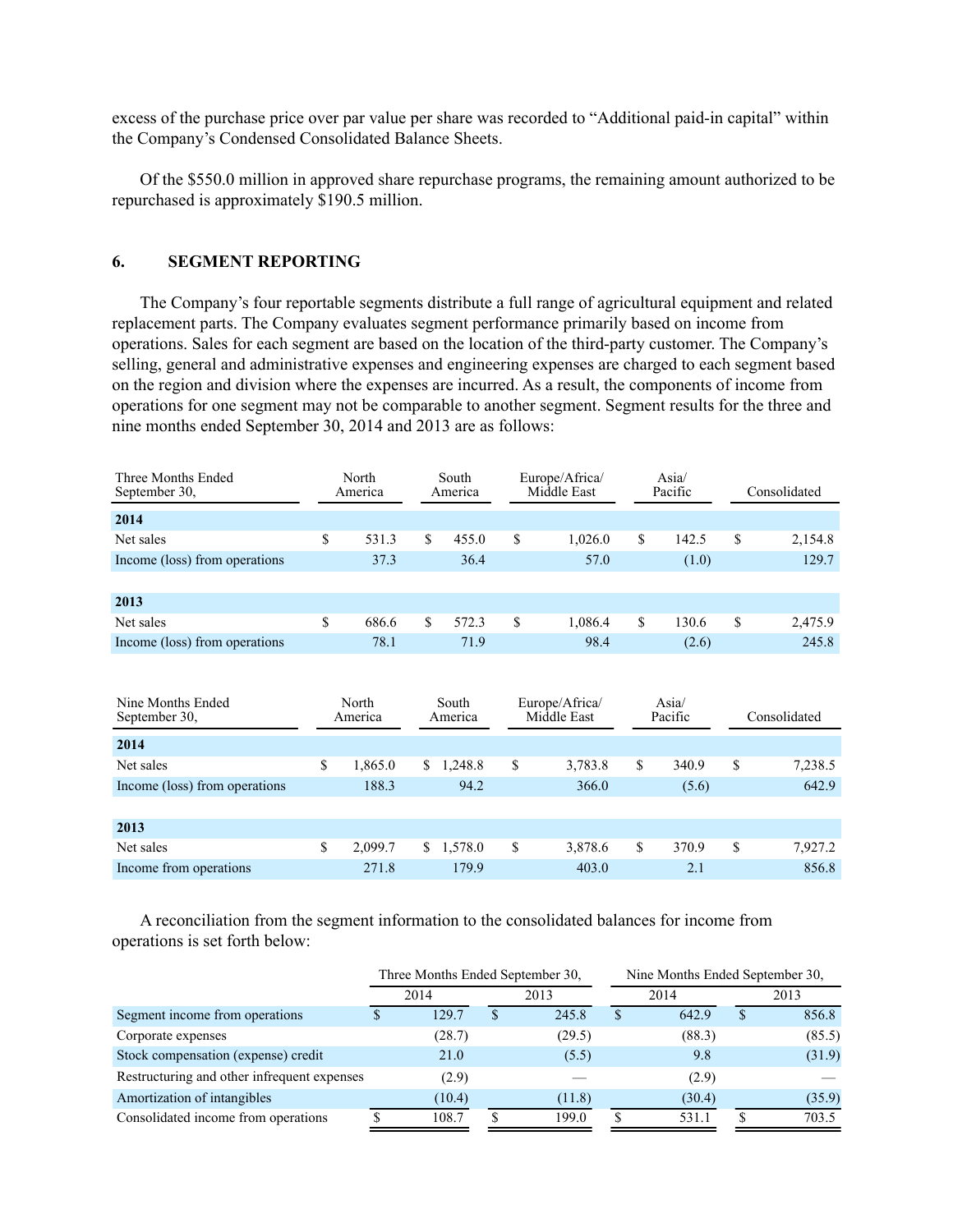#### **RECONCILIATION OF NON-GAAP MEASURES**

This earnings release discloses adjusted income from operations, net income and earnings per share, all of which exclude amounts that differ from the most directly comparable measure calculated in accordance with U.S. generally accepted account principles ("GAAP"). A reconciliation of each of those measures to the most directly comparable GAAP measure is included below.

The following is a reconciliation of adjusted income from operations, net income and earnings per share to reported income from operations, net income and earnings per share for the three months ended September 30, 2014 and 2013 (in millions, except per share data):

|                                                      | Three months ended September 30, |       |                     |      |                             |      |                              |       |                     |       |                             |      |  |  |
|------------------------------------------------------|----------------------------------|-------|---------------------|------|-----------------------------|------|------------------------------|-------|---------------------|-------|-----------------------------|------|--|--|
|                                                      | 2014                             |       |                     |      |                             |      |                              | 2013  |                     |       |                             |      |  |  |
|                                                      | Income<br>From<br>Operations     |       | Net<br>Income $(1)$ |      | Earnings Per<br>Share $(1)$ |      | Income<br>From<br>Operations |       | Net<br>Income $(1)$ |       | Earnings Per<br>Share $(1)$ |      |  |  |
| As adjusted                                          | \$                               | 111.6 | S                   | 66.9 | \$<br>0.71                  |      | \$                           | 199.0 | \$                  | 126.2 | \$                          | 1.27 |  |  |
| Restructuring and other<br>infrequent expenses $(2)$ |                                  | 2.9   |                     | 1.9  |                             | 0.02 |                              |       |                     |       |                             |      |  |  |
| As reported                                          |                                  | 108.7 |                     | 65.0 | S                           | 0.69 |                              | 199.0 | \$                  | 126.2 |                             | 1.27 |  |  |

 $(1)$  Net income and earnings per share amounts are after tax.

(2)The restructuring and other infrequent expenses recorded during the three months ended September 30, 2014 relate to severance costs associated with the Company's rationalization of its operations in North America and South America.

The following is a reconciliation of adjusted income from operations, net income and earnings per share to reported income from operations, net income and earnings per share for the nine months ended September 30, 2014 and 2013 (in millions, except per share data):

|                                                      | Nine months ended September 30, |                              |    |                     |    |                             |  |                              |       |                     |       |                             |      |  |
|------------------------------------------------------|---------------------------------|------------------------------|----|---------------------|----|-----------------------------|--|------------------------------|-------|---------------------|-------|-----------------------------|------|--|
|                                                      | 2014                            |                              |    |                     |    |                             |  | 2013                         |       |                     |       |                             |      |  |
|                                                      |                                 | Income<br>From<br>Operations |    | Net<br>Income $(1)$ |    | Earnings Per<br>Share $(1)$ |  | Income<br>From<br>Operations |       | Net<br>Income $(1)$ |       | Earnings Per<br>Share $(1)$ |      |  |
| As adjusted                                          | \$                              | 534.0                        | \$ | 334.7               | \$ | 3.52                        |  | S                            | 703.5 | \$                  | 457.9 | \$                          | 4.61 |  |
| Restructuring and other<br>infrequent expenses $(2)$ |                                 | 2.9                          |    | 1.9                 |    | 0.02                        |  |                              |       |                     |       |                             |      |  |
| As reported                                          |                                 | 531.1                        | \$ | 332.8               | \$ | 3.50                        |  | S                            | 703.5 | \$                  | 457.9 | <sup>\$</sup>               | 4.61 |  |

 $(1)$  Net income and earnings per share amounts are after tax.

(2)The restructuring and other infrequent expenses recorded during the nine months ended September 30, 2014 relate to severance costs associated with the Company's rationalization of its operations in North America and South America.